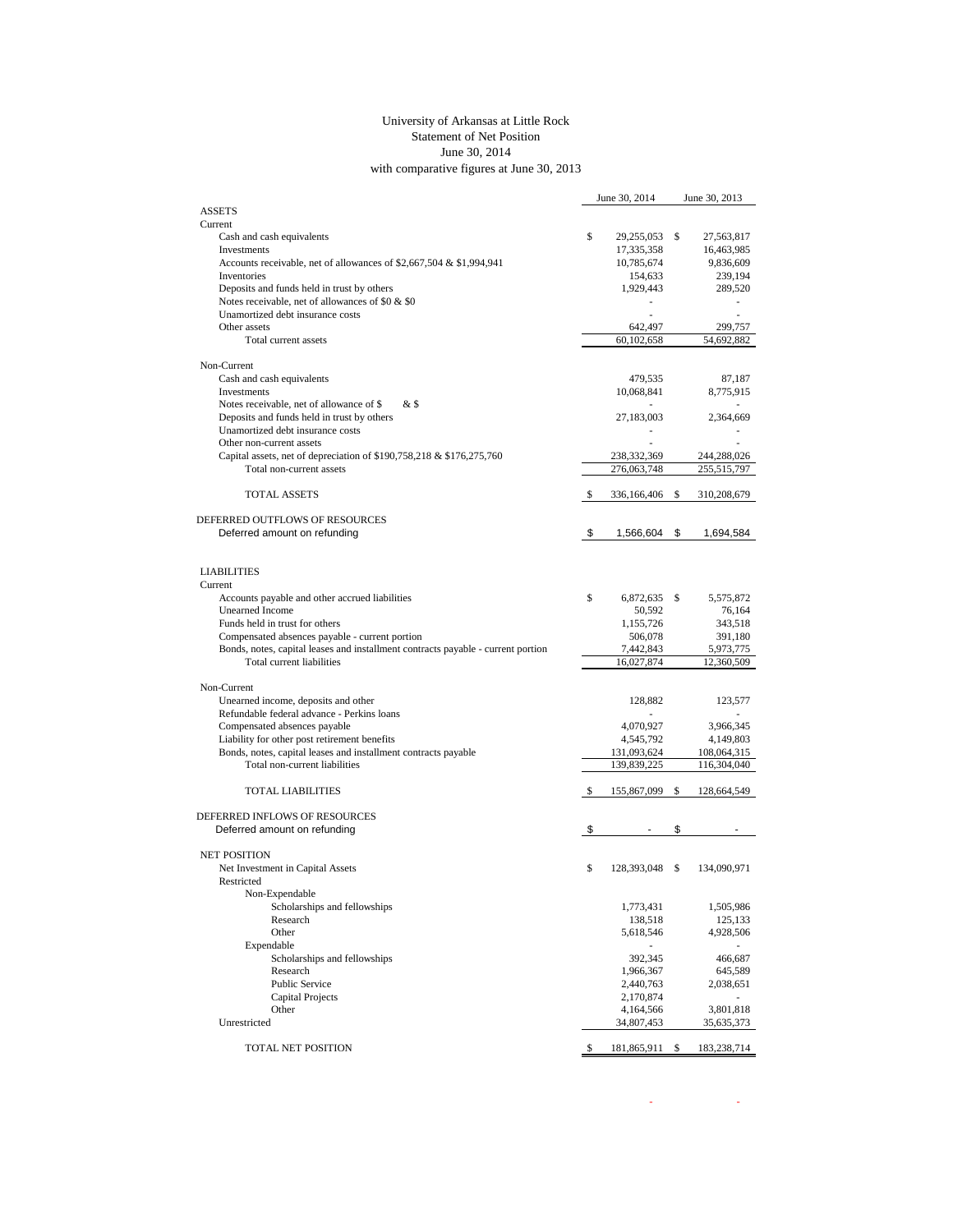## University of Arkansas at Little Rock Statement of Revenues, Expenses and Changes in Net Position For The Year Ended June 30, 2014 with comparative figures for 2013

|                                                                                                | Year Ended        |              |                 |
|------------------------------------------------------------------------------------------------|-------------------|--------------|-----------------|
| <b>Operating Revenues</b>                                                                      | June 30, 2014     |              | June 30, 2013   |
| Student tuition & fees, net of scholarship allowances of \$12,833,751 & \$13,074,551           | \$<br>61,510,837  | $\mathbb{S}$ | 60,959,767      |
| Federal and county appropriations                                                              |                   |              |                 |
| Federal grants and contracts                                                                   | 13,774,651        |              | 17,483,704      |
| State and local grants and contracts                                                           | 3,299,029         |              | 4,402,723       |
| Non-governmental grants and contracts                                                          | 2,018,864         |              | 2,804,391       |
| Sales and services of educational departments                                                  | 2,497,181         |              | 2,101,127       |
| Auxiliary enterprises                                                                          |                   |              |                 |
| Athletics, net of scholarship allowances of \$721,476 & \$751,215                              | 5,183,164         |              | 4,913,696       |
| Housing/food service, net of scholarship allowances of \$1,454,781 & \$1,313,708               | 7,132,776         |              | 6,245,172       |
| Bookstore, net of scholarship allowances of \$82,360 & \$87,480                                | 388,435           |              | 408,688         |
| Other auxiliary enterprises, net of scholarship allowances of \$<br>$&$ \$                     | 1,904,551         |              | 2,239,567       |
| Other operating revenues                                                                       | 2,089,375         |              | 2,230,281       |
| Total operating revenues                                                                       | 99,798,863        |              | 103,789,116     |
|                                                                                                |                   |              |                 |
| <b>Operating Expenses</b>                                                                      |                   |              |                 |
| Compensation and benefits                                                                      | 117,647,569       |              | 123,558,095     |
| Supplies and services                                                                          | 38,938,836        |              | 41,290,113      |
| Scholarships and fellowships                                                                   | 30,604,511        |              | 31,524,496      |
| Depreciation                                                                                   | 16,299,626        |              | 15,193,534      |
| Total operating expenses                                                                       | 203,490,542       |              | 211,566,238     |
|                                                                                                |                   |              |                 |
| Operating income (loss)                                                                        | (103, 691, 679)   |              | (107, 777, 122) |
| Non-Operating Revenues (Expenses)                                                              |                   |              |                 |
| State appropriations                                                                           | 68,500,266        |              | 67,049,514      |
| Property and sales tax                                                                         |                   |              |                 |
| Federal grants                                                                                 | 17,704,637        |              | 18,258,897      |
| State and local grants                                                                         | 8,187,945         |              | 9,914,471       |
| Non-governmental grants                                                                        | 896,784           |              | 951,386         |
| Gifts                                                                                          | 4,912,231         |              | 4,637,949       |
| Investment income (net)                                                                        | 2,290,853         |              | 1,234,683       |
| Interest and fees on capital asset-related debt                                                | (4,031,167)       |              | (2,179,508)     |
| Gain (loss) on disposal of assets                                                              | (82,094)          |              | (63, 854)       |
| Other                                                                                          | (298, 505)        |              | 31,445          |
| Net non-operating revenues                                                                     | 98,080,950        |              | 99,834,983      |
| Income before other revenues and expenses                                                      | (5,610,729)       |              | (7,942,139)     |
| Other Changes in Net Position                                                                  |                   |              |                 |
| Capital appropriations                                                                         | 3,400,000         |              |                 |
| Capital grants and gifts                                                                       | 896,198           |              | 237,096         |
| Adjustments to prior year revenues and expenses                                                | (58,272)          |              | (843, 782)      |
| Other                                                                                          |                   |              |                 |
| Total other revenues and expenses                                                              | 4,237,926         |              | (606, 686)      |
| Increase (decrease) in net position                                                            | (1,372,803)       |              | (8,548,825)     |
|                                                                                                | 183,238,714       |              | 192,871,021     |
| Net Position, beginning of year - as originally reported<br>Adjustment due to GASB 65          |                   |              |                 |
|                                                                                                |                   |              | (1,083,482)     |
| Adjustment due to FY12 Error in Library Holdings<br>Net Position, beginning of year - restated | 183,238,714       |              | 191,787,539     |
| Net Position, end of year                                                                      | \$<br>181,865,911 | \$           | 183,238,714     |
|                                                                                                |                   |              |                 |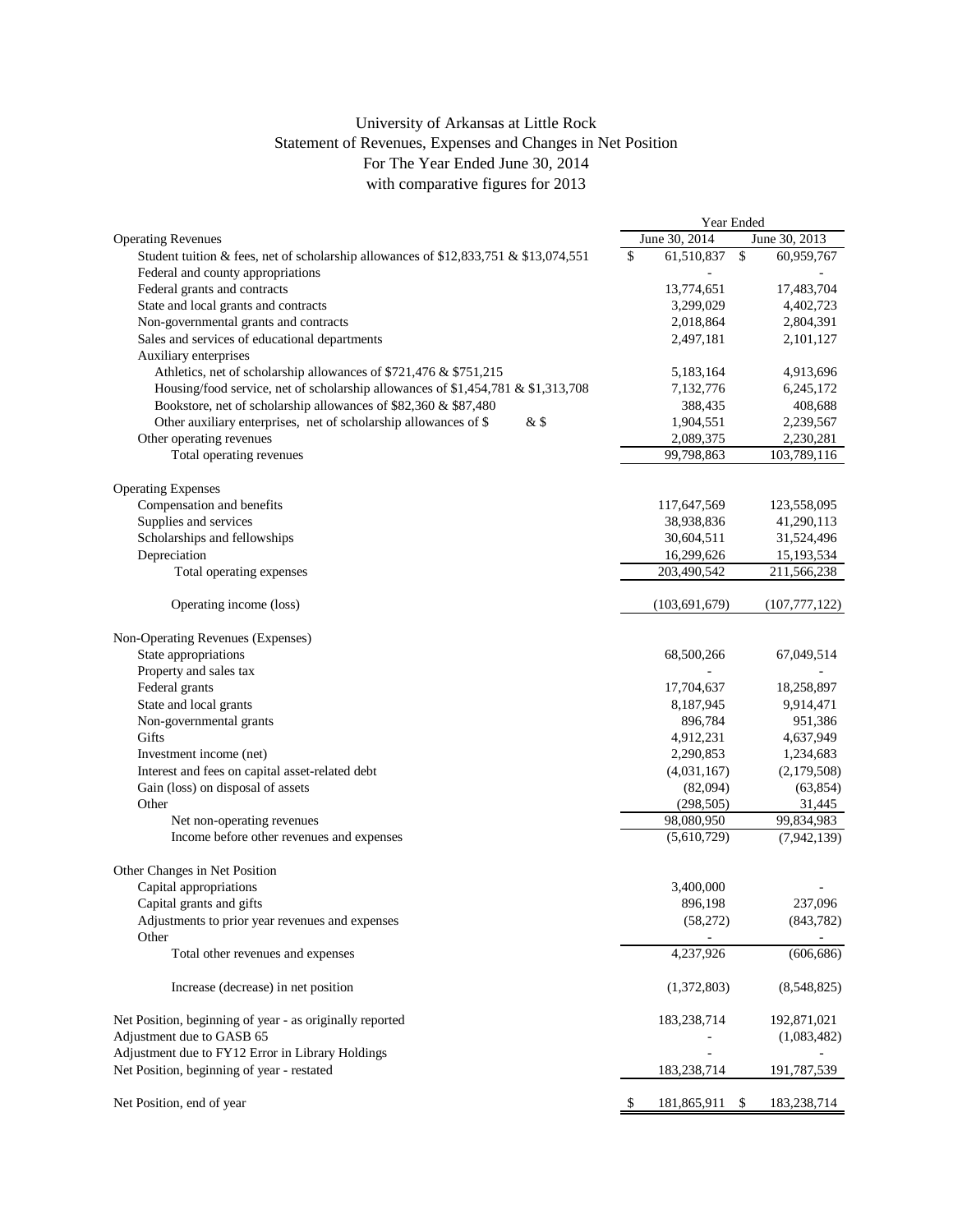## University of Arkansas at Little Rock Statement of Cash Flows - Direct Method For The Year Ended June 30, 2014 with comparative figures for 2013

|                                                                      | Year Ended |                |    |                |
|----------------------------------------------------------------------|------------|----------------|----|----------------|
| Cash Flows from Operating Activities                                 |            | June 30, 2014  |    | June 30, 2013  |
| Student tuition and fees (net of scholarships)                       | \$         | 60,527,433     | \$ | 61,032,785     |
| Federal and county appropriations                                    |            |                |    |                |
| Grants and contracts                                                 |            | 18,875,859     |    | 24,880,540     |
| Collection of loans and interest                                     |            |                |    |                |
| Auxiliary enterprise revenues:                                       |            |                |    |                |
| Athletics                                                            |            | 5,338,022      |    | 4,995,247      |
| Housing and food service                                             |            | 7,132,332      |    | 6,247,047      |
| <b>Bookstore</b>                                                     |            | 388,436        |    | 408,688        |
| Other auxiliary enterprises                                          |            | 1,506,571      |    | 1,773,160      |
| Payments to employees                                                |            | (93, 257, 713) |    | (95,209,660)   |
| Payment of employee benefits                                         |            | (24, 157, 381) |    | (26,316,798)   |
| Payments to suppliers                                                |            | (37, 233, 586) |    | (41, 992, 197) |
| Loans issued to students                                             |            |                |    |                |
| Scholarships and fellowships                                         |            | (30,604,511)   |    | (31,524,496)   |
| Other receipts (payments)                                            |            | 6,584,503      |    | 4,251,290      |
| Net cash provided (used) by operating activities                     |            | (84,900,035)   |    | (91, 454, 394) |
|                                                                      |            |                |    |                |
| Cash Flows from Noncapital Financing Activities                      |            |                |    |                |
| State appropriations                                                 |            | 68,500,266     |    | 67,049,514     |
| Property and sales tax                                               |            |                |    |                |
| Gifts and grants for other than capital purposes                     |            | 31,701,597     |    | 33,762,703     |
| Repayment of loans                                                   |            |                |    |                |
| Direct Lending, Plus and FFEL loan receipts                          |            | 59,973,393     |    | 65,628,846     |
| Direct Lending, Plus and FFEL loan payments                          |            | (62,021,919)   |    | (65, 628, 846) |
| Other agency funds - net                                             |            | 812,208        |    | (1,718)        |
| Refunds to grantors                                                  |            |                |    |                |
| Net cash provided (used) by noncapital financing activities          |            | 98,965,545     |    | 100,810,499    |
| Cash Flows from Capital and Related Financing Activities             |            |                |    |                |
| Distributions from debt proceeds                                     |            | 2,948,314      |    | 5,274,073      |
| Capital appropriations                                               |            | 3,400,000      |    |                |
| Capital grants and gifts                                             |            |                |    |                |
| Property taxes - capital allocation                                  |            |                |    |                |
| Proceeds from sale of capital assets                                 |            |                |    |                |
| Return of capital appropriations to State of Arkansas                |            |                |    |                |
| Purchases of capital assets                                          |            | (8,548,506)    |    | (14, 863, 408) |
| Payments of principal for capital related debt and leases            |            | (5,620,143)    |    | (5,021,820)    |
| Payments of capital related interest and fees                        |            | (4,285,402)    |    | (4,068,121)    |
| Insurance proceeds                                                   |            |                |    |                |
| Payments to trustee for reserve                                      |            |                |    |                |
| Net cash provided (used) by capital and related financing activities |            | (12, 105, 737) |    | (18,679,276)   |
|                                                                      |            |                |    |                |
| Cash Flows from Investing Activities                                 |            |                |    |                |
| Proceeds from sales and maturities of investments                    |            | 49,837         |    | 402,072        |
| Investment income (net of fees)                                      |            | 1,849,343      |    | 1,305,408      |
| Purchases of investments                                             |            | (1,775,369)    |    | (1,591,897)    |
| Net cash provided (used) by investing activities                     |            | 123,811        |    | 115,583        |
| Net increase in cash                                                 |            | 2,083,584      |    | (9,207,588)    |
| Cash, beginning of year                                              |            | 27,651,004     |    | 36,858,592     |
| Cash, beginning of year adjustment                                   |            |                |    |                |
| Cash, end of year                                                    | \$         | 29,734,588     | \$ | 27,651,004     |